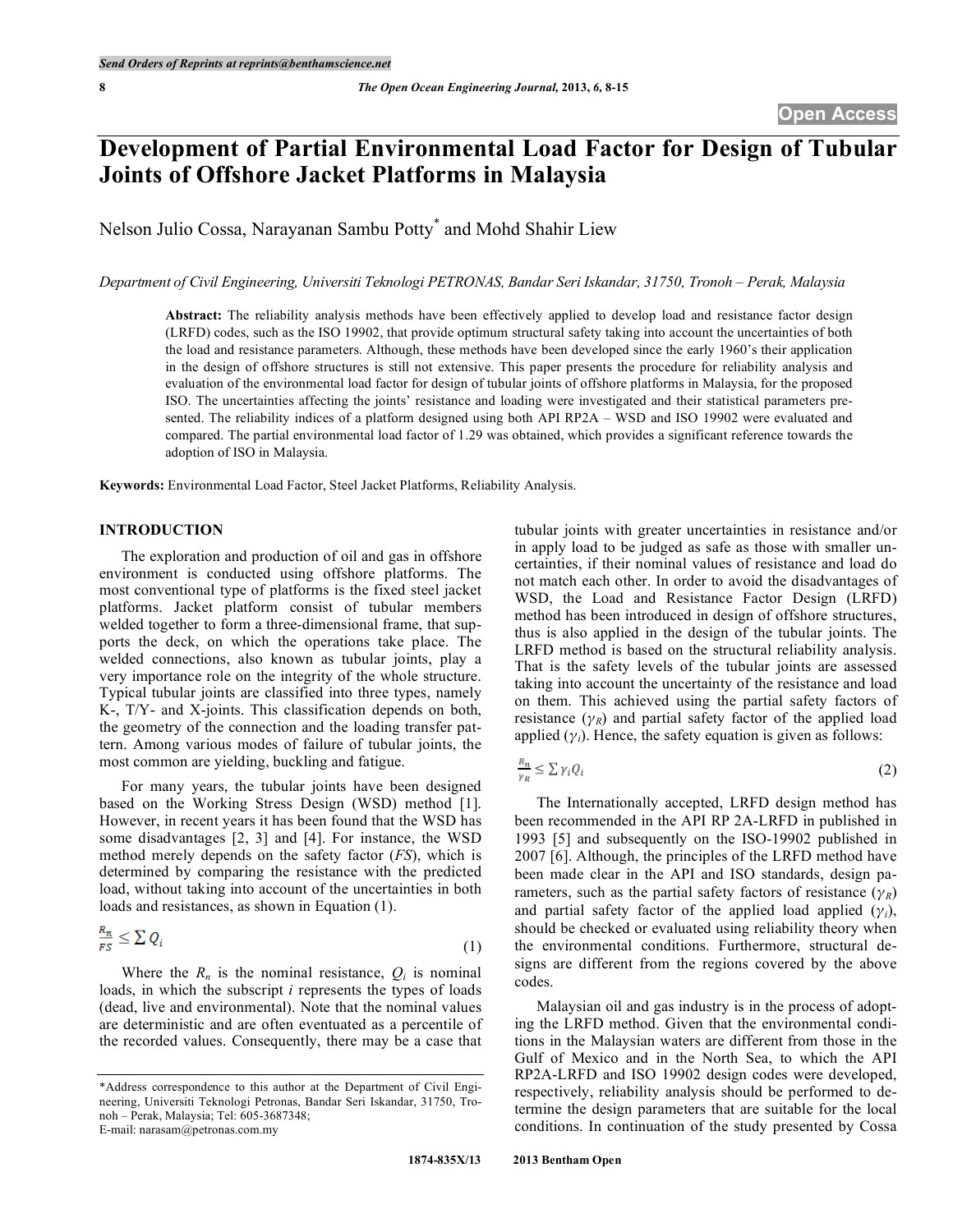*et al.* [7], this paper presents and discusses the procedure of the reliability analysis undertaken on tubular joints of a fixed steel jacket platform located in one of the Malaysian Operational regions. The objectives of the study include the following aspects:

1. Assessment and quantification of the input parameters uncertainties.

2. Analyze and evaluate of the reliability index and environmental partial load factor.

# **PROCEDURES FOR RELIABILITY ANALYSIS**

The fundamental theory of reliability analysis and its application in structural design has been explained by Melchers [8], and Nowak and Collins [9]. Studies on realibility based design in offshores structures started in the early 1970's, pioneered by researchers such as Bea, Stahl, Moses, Marshall and others [10]. The ISO 2394 provides the general principles for the reliability analysis of structures [11], and explicitly highlights the requirement of statistical analyses of the basic variables for the action loads and the structural resistance (capacity). In course of the development of the API RP2A – LRFD, extensive calibration of offshore structures in GoM were conducted, by Moses [12, 13] and [14]. Similarly, under the Joint Industry Project, calibration of the North Sea environmental load factors was conducted for subsequent recommendation in ISO 19902. The Bomel Ltd study provides an overview of the reliability theory as applied in the calibration of load and resistance factors, for existing structures [15].

# **RELIABILITY CONCEPT AND LIMIT STATE FUNCTION**

Reliability analysis is used to estimate the probability that the design criteria are not met (fail), by taking into account the parameters variability (e.g. geometric/material properties), and by defining suitable design criteria on critical performance quantities [16].

The reliability index,  $\beta$  is calculated based on probability of failure  $(P_f)$  using Equation (3) [17].

$$
\beta = -\phi^{-1}(P_f) \tag{3}
$$

The relationship  $\Phi^{-1}(t)$  is the inverse of the standard normal distribution function (zero mean and unit variance). Basic reliability analysis evaluate the structural failure by determining whether the limit state function, also known as performance function, is exceeded. The performance function indicates the margin of safety between resistance and the load of structures and is defined as [17].

$$
g(R,Q) = R - Q \tag{4}
$$

In this research, the Equation (4) is extended depending on the model used to evaluate the resistance and the load actions. On Equation (5) and Equation (6), the resistance term (*R*) is defined, based on the resistance model provided in the ISO 19902, here represented as  $Pd_i$ , and the partial resistance factor is replaced by the model uncertainty bias factor  $(X_m)$ . The load action term  $(Q)$ , is defined such that it will result in load value that will cause the structure to fail. That is possible by assuming that the load action term (*Q*) is equal to the predicted design resistance or capacity (*Pd/FS*) multiplied by the bias terms of the load  $(dD+IL+wW)$ , which ensures that uncertainty of the load is captured. The letters *d*, *l* and *w* represent the proportions of dead (*D*), live (*L*) and environmental (*W*) load actions, respectively. The design resistance (*Pd*) is determined as per model provided in the code for which the reliability index is to be evaluated, that is it could be as per API RP2A – WSD or ISO 19902, as follow:

Performance function for API RP2A – WSD

$$
g(R,Q) = P d_i \cdot X_m - \left[ (\text{d}D + \text{l}L + \text{w}W) \cdot \frac{P d}{FS} \right] \tag{5}
$$

Performance function for ISO 19902

$$
g(R,Q) = P d_i \cdot X_m - \left[ (\mathbf{d} \mathbf{D} + \mathbf{I} \mathbf{L} + \mathbf{w} \mathbf{W}) \cdot \frac{P d}{F \circ s} \right] \tag{6}
$$

In Equation (6), the *FoS* is the equivalent of the factor of safety (*FS*), in the API RP2A – WSD. Since it is evaluated for the ISO 19902, its value is determined using the partial safety factors, as demonstrated in Equation (7).

$$
FoS = \frac{\gamma_R(\gamma_D \mathbf{D} + \gamma_L \mathbf{L} + \gamma_W \mathbf{W})}{(\mathbf{D} + \mathbf{L} + \mathbf{W})} \tag{7}
$$

Where,  $\gamma_R$ ,  $\gamma_D$   $\gamma_L$  and  $\gamma_W$  are resistance, dead load, live load and environmental load partial factors, respectively.

For Equation (5) and Equation (6), structural safety is reached when  $R = Q$  and failure will occur when:

$$
g(R,Q) < 0 \tag{8}
$$

Then reliability index, *β,* can be, simply, determined as ratio of performance function mean value to standard deviation, for normally distributed variables:

$$
\beta = \frac{\mu_{\rm g}}{\sigma_{\rm g}}\tag{9}
$$

There are number of approaches used for the finding out the reliability index of structural components, however the commonly used is the First Order Reliability Method (FORM). In the FORM, the limit state function is linearized, but the probability distributions are no longer approximated only about the mean and variance (first and second moments, respectively). The most common FORM algorithms for evaluation of the reliability index are "*Hasofer-Lind Reliability Index*", in which the limit state function is evaluated about a point known as "*design point*" or "*most probable point*" instead of the mean values. The other, is the modified method, known as "*Rackwitz-Fiessler Procedure",* in which the distributions of the design variables are transformed into an equivalent standard Normal space using appropriate techniques, such as the Normal tail transformation for independent variables or the Rosenblatt transformation for dependent variables [9]. The accuracy of both FORM algorithms depends on the ability of approximating the surface to represent the true limit state.

#### **CASE STUDY**

#### **Location and Properties of the Platform**

The platform used in this study was fabricated and installed in Malaysia's South China Sea offshore operations, at a water depth of 71.5 meters. The platform has four legs and is designed for a 100-year return period maximum wave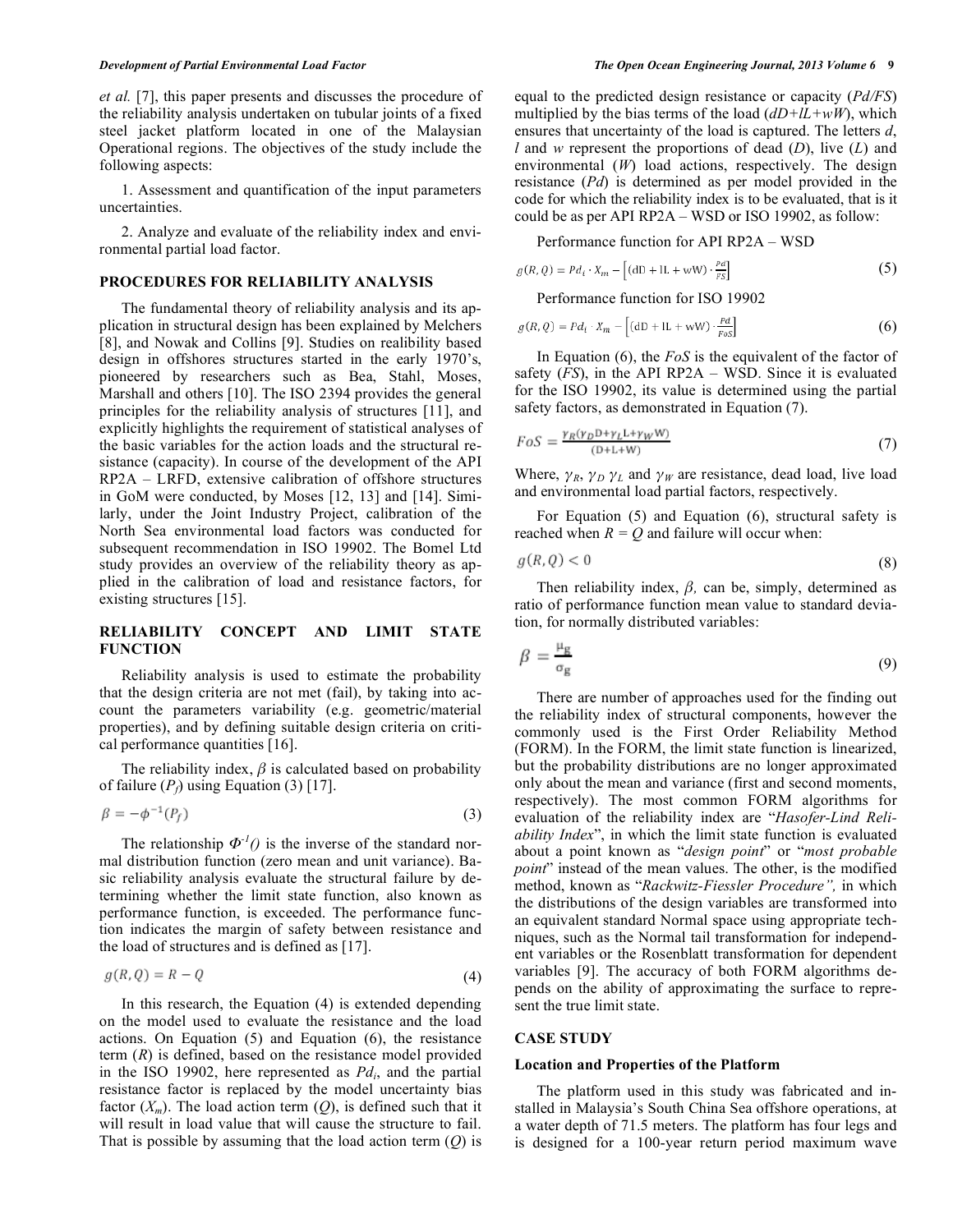| Group | Chord<br><b>Diameter</b><br>(mm) | Chord<br><b>Thickness</b><br>(mm) | <b>Brace</b><br><b>Diameter</b><br>(mm) | <b>Brace</b><br><b>Thickness</b><br>(mm) | Angle<br>(Degree) |  |
|-------|----------------------------------|-----------------------------------|-----------------------------------------|------------------------------------------|-------------------|--|
|       | 660                              | 25                                | 660                                     |                                          | 60                |  |
|       | 660                              | 32                                | 660                                     | 19                                       | 65                |  |
|       | 610                              | 25                                | 610                                     |                                          | 75                |  |

**Table 2. Geometry Properties for T/Y – Joint**

| Group | Chord<br><b>Diameter</b><br>(mm) | Chord<br><b>Thickness</b><br>(mm) | <b>Brace</b><br><b>Diameter</b><br>(mm) | <b>Brace</b><br><b>Thickness</b><br>(mm) | Angle<br>(Degree) |
|-------|----------------------------------|-----------------------------------|-----------------------------------------|------------------------------------------|-------------------|
|       | 1854                             | ◡                                 | 610                                     | 10.                                      | 80                |
|       | 1880                             | 64                                | 660                                     |                                          | 85                |
|       | 908                              | 4 <sub>1</sub>                    | 604                                     | 29                                       | 50                |

**Table 3. Geometry Properties for K – Joint**

| Group | Chord<br><b>Diameter</b><br>(mm) | Chord<br><b>Thickness</b><br>(mm) | <b>Brace</b><br><b>Diameter</b><br>(mm) | <b>Brace</b><br><b>Thickness</b><br>(mm) | Angle<br>(Degree) | Gap |
|-------|----------------------------------|-----------------------------------|-----------------------------------------|------------------------------------------|-------------------|-----|
|       | 1854                             | JІ                                | 660                                     | 19                                       | 55                | 50  |
|       | 1880                             | 64                                | 610                                     |                                          | 120               | 50  |
|       | 660                              | 25                                | 406                                     |                                          | 55                | 50  |

height of 9.9 meters and associated period of 10.2 seconds. The selection of this platform was based on the availability of complete metocean design data and the SACS (Structural Analysis Computer System) model of the jacket [18].

The platform is manned platform hence it falls under a life-safety exposure level of 1, as indicated in ISO 19902 [6], cross checking it with the ISO 2394 [11], indicates that the annual reliability index, for the ultimate limit state design of the platform shall not be less than 3.0.

# **1. Joints Considered**

This research considered joints that play an important role in the integrity of the structure, and those that are located at the peripheral edges of the jacket. These joints are typically connections of leg-to-bracing, and brace-to-brace. Note that the term brace refers to the member, typically with a smaller diameter and is welded, at a certain angle, on the perimeter of a second and larger member. The structural analysis results obtained using the 100-years return period action values; allow the selection of the critical joints that have the highest unity check.

# **2. Geometry Groups**

The joints were also divided into groups based on their geometry. This exercise was conducted to find the calibration points and subsequently the weighting factors for averaging of the final reliability index and partial environmental load factor. The groups are shown in Table **1**, Table **2** and Table **3**.

# **RESISTANCE PARAMETERS**

The resistance uncertainty, of the components is evaluated using the ISO 19902 formulations without the safety factors, because these provide the best model, and based on the recent research studies. The exclusion of the safety factors, aims to capture the actual resistance strength of the joint. The model is a function of the uncertainties of the basic variables (geometric and material parameters) and the model uncertainty  $(X_m)$  associated with the particular ISO formulation.

$$
R = f(Dia, Thi, Fy, ..., X_m)
$$
\n(10)

The basic random variables, namely diameter (*Dia*), thickness (*Thi*) and steel yield strength (*Fy*), for resistance were determined and presented in a paper by Idrus *et al*. [19].

# **GRAVITY LOADS MODELING**

The probabilistic description of gravity loads was based on North Sea data. For dead loads, *D*, a bias of 1.00 and a COV of 0.06 were used. The live loads, *L*, considered bias was 1.00 with a COV of 0.10 [15].

# **ENVIRONMENTAL LOAD MODELING**

The uncertainties of environmental parameters were evaluated based on the metocean data provided in the design report [20]. The evaluation of the long term distribution of the environmental parameters is executed using the extreme value statistics. The most typical probability distributions used in evaluation of the offshore environmental conditions are *Gumbel*, *Weibull* and *Frechet* [21]. In practice, the observed metocean data, during a certain period is fitted to these theoretical distributions, and the best-fit curve is selected. In this research, the original hindcast data was not available, and statistical parameters were obtained by fitting the *Weibull* distribution to the existing designed values. The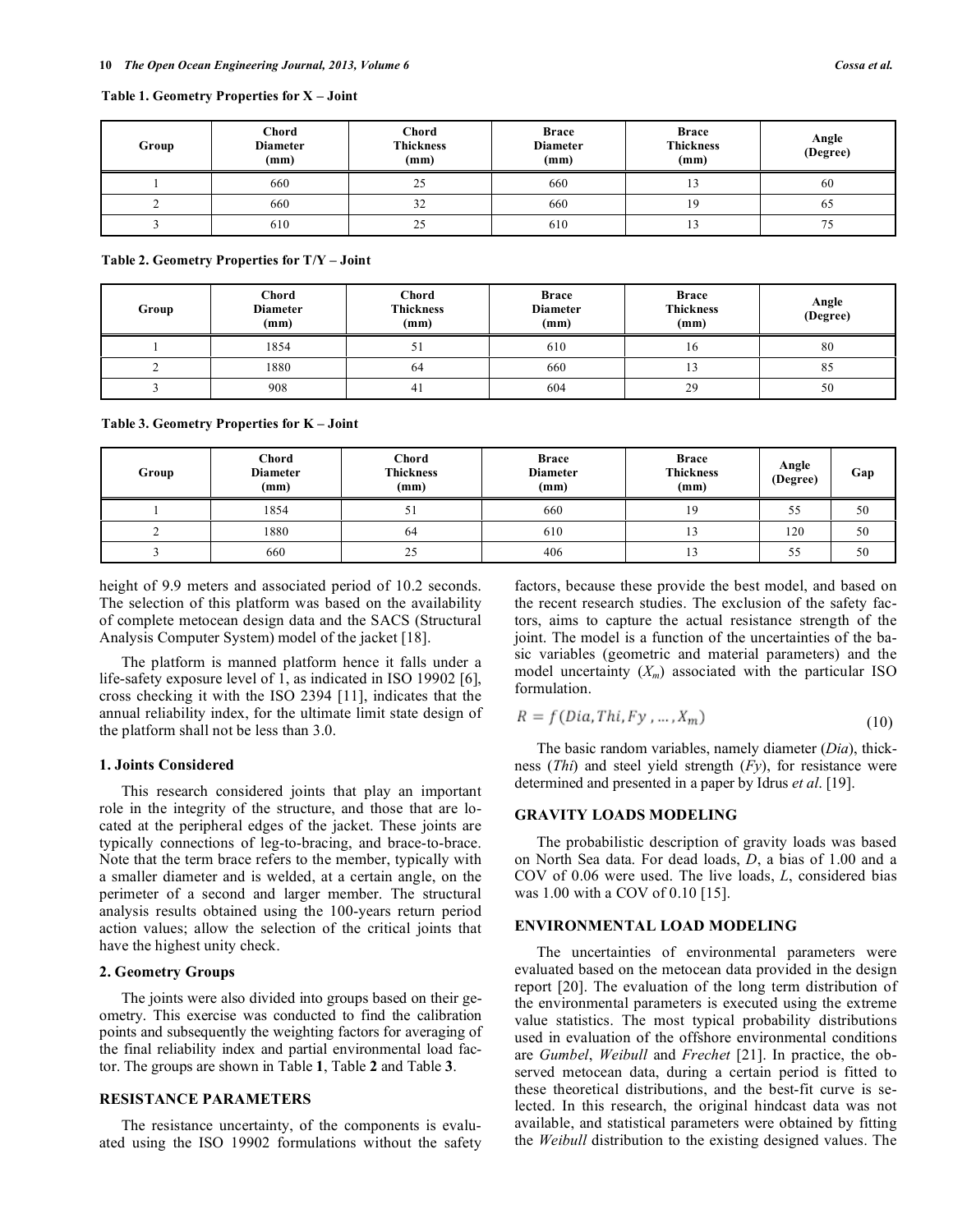|                                   |                              | Weibull | <b>Statistical</b> | Design<br><b>Values</b><br>$100 - year$ |       |
|-----------------------------------|------------------------------|---------|--------------------|-----------------------------------------|-------|
| Parameter                         | <b>Scale</b><br><b>Shape</b> |         | Mean               |                                         |       |
| Significant<br>Wave Height<br>(m) | 2.92                         | 2.64    | 2.59               | 1.06                                    | 5.20  |
| Wind speed<br>(m/s)               | 20.91                        | 4.67    | 19.12              | 4.67                                    | 44.00 |
| Current speed<br>(m/s)            | 0.86                         | 7.73    | 0.81               | 0.12                                    | 1.05  |

**Table 4. Statistical Parameters of Metocean Data**

selection of the type of distribution applied was based on Cheng *et al*. [22], work in which the two-parameter *Weibull* distribution provides the optimum fit for the significant wave height. The *Weibull* distribution function is shown in Equation (11).

$$
F_X(x) = 1 - \exp\left[\left(\frac{x-a}{b}\right)^c\right] \tag{11}
$$

This can be manipulated to give the following linear expression:

$$
ln{-ln[1 - F_X(x)]} = ch(x - a) - ch(b)
$$
\n(12)

It is obvious that a plot of *ln*  $\{-ln [1 - F_X(x)]\}$  against  $ln(x)$ *– a)* is a linear function. The linear regression is performed to determine the values of parameters a, b. and c, and for two parameter *Weibull* distribution, the parameter *a* is reduced to zero  $(a = 0)$ . Applying the least-square method, to two of the design values, in this case the extreme values with return periods of 10 and 100 years the probability of exceedence per year is 0.1 and 0.01 respectively, provided in the metocean report, the two unknown parameters (scale and shape) of the distribution can easily be calculated analytically using Equation (12).

Generally, the wave period is associated with the significant wave height by a certain joint distribution. Again, the selection of the joint distribution is only possible if the original data of the metocean parameters is available. In the absence of this, the Equation (13) was obtained through regression analysis of the significant wave height  $(H<sub>s</sub>)$  and its corresponding peak period as per metocean report.

$$
T_p = 5.001 \cdot H_s^{0.4778} \tag{13}
$$

The summary of the statistical parameters of the significant wave height, current speed and wind speed is displayed in Table **4**. These values are used to evaluate the variability of the environmental load acting on the structure. Note these values were fitted to annual extreme events.

# **ENVIRONMENTAL LOAD MODELING**

Offshore structures are installed in fluid environment. The load effect is evaluated using hydrodynamic and aerodynamic concepts. Morison's Equations [23] are applied to evaluate the effect of hydrodynamic loads on the offshore structures [21]. SACS Software, for structural analysis of the jacket platform, was used to compute the loads on each structural element under a given metocean input data. The

**Table 5. Calibration Parameters for Reliability of Joints**

| Parameter                  | Value      |
|----------------------------|------------|
| Dead : Live load ratio.    | 1:1        |
| Environmental Load factor, | 1.35       |
| Dead load factor,          | 1.10       |
| Live load factor,          | 1.10       |
| Resistance factors,        | 1.05       |
| $Of$ factor                | 1.00       |
| Factor of Safety,          | 1.67(1.25) |

load acting on the tubular joints depends on the structural response to the action of the wave, current and wind loads, the size and location of the joint on the structure. To execute the reliability analysis, loads acting in the tubular joints must be represented by the statistical parameters. Since, the variability of the load depends on the variability of the primary input (wave, current and wind), the response surface method was applied to find an expression that relates the input variables and the load on each joint. According to Tarp-Johanson [24], in drag-dominated structures, the hydrodynamic response model is quadratic, given that the wave height is raised to the second power. Therefore, the expression takes the following form:

$$
W = a + bH_{\text{Max}}^2 + cH_{\text{Max}} + dV_c^2 + eV_c + fV_w^2 + gV_w \tag{14}
$$

$$
H_{\text{max}} = 1.90 \cdot H_s \tag{15}
$$

Where the coefficients *a, b, c, d, e, f* and *g* depend on the structural element location and these values could be different for each tubular joint. The  $H_{\text{Max}}$  is the maximum wave height, which is obtained from the evaluated significant wave height  $(H_s)$ , as shown in Equation (15). The  $V_c$  and  $V_w$ represent the current and wind speed, respectively.

# **CALIBRATION PARAMETERS**

The reliability index evaluation of typical joints was based on the input that has already been defined. For each type of joints a range of calibration points, were defined and applied to investigate the effect of different load effects and partial factors parameter. The reliability indices of the API RP2A – WSD and ISO 19902 codes were evaluated for the parameters shown in Table **5**.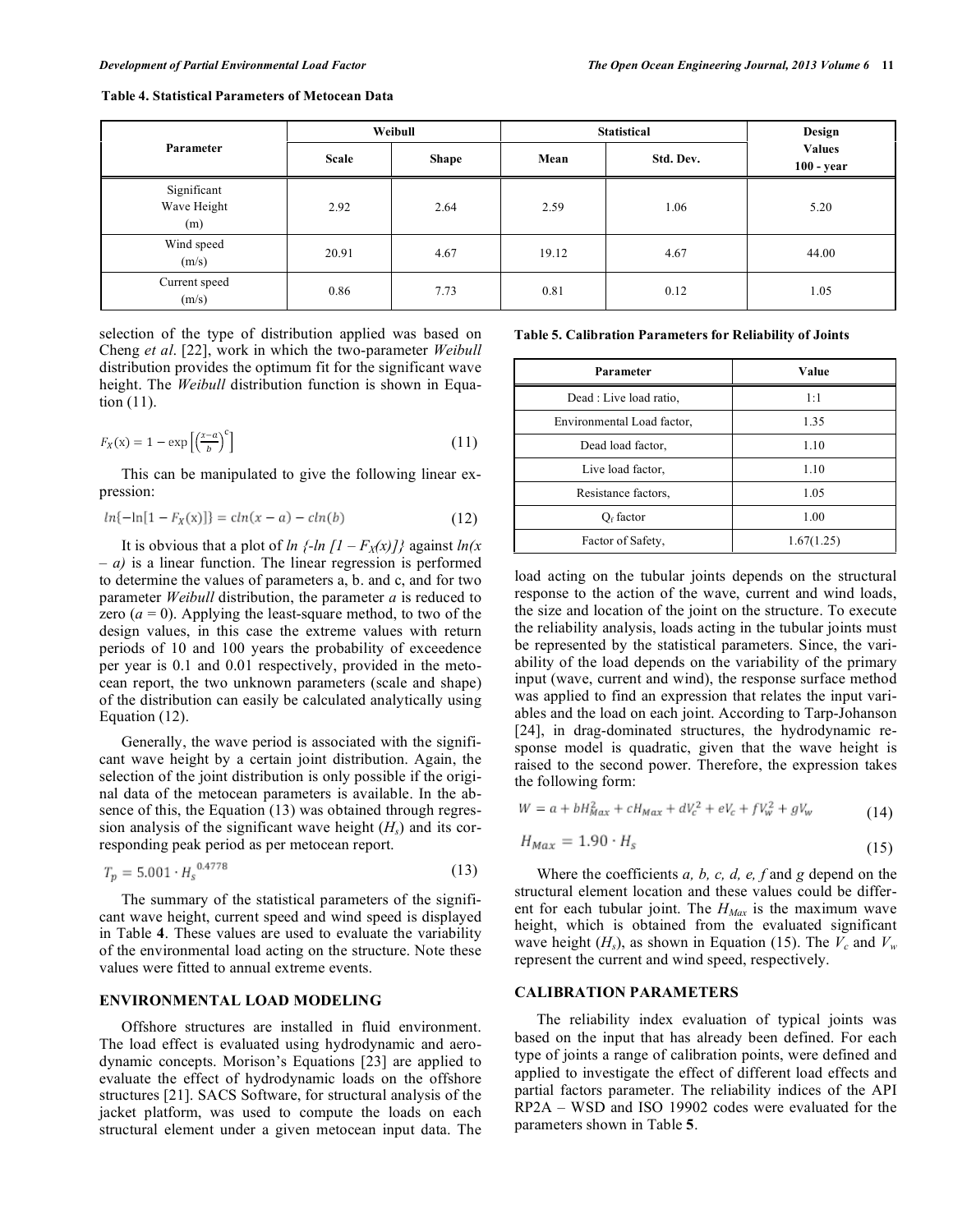|                   | <b>K-Joints</b> |            | <b>T-Joints</b> |          | X-Joints |          | <b>Total Averaged</b> |          |
|-------------------|-----------------|------------|-----------------|----------|----------|----------|-----------------------|----------|
|                   |                 | $P_f$      |                 | $P_f$    |          | $P_f$    |                       | $P_{i}$  |
| Compression       | 2.589           | 4.81E-03   | 1.853           | 3.20E-02 | 2.022    | 2.16E-02 | 2.231                 | 1.28E-02 |
| Tension           | 2.589           | 4.81E-03   | 2.829           | 2.34E-03 | 2.366    | 9.00E-03 | 2.628                 | 4.29E-03 |
| In Plane Bending  | 3.678           | 1.17E-04   | 4.275           | 9.56E-06 | 4.023    | 2.88E-05 | 3.946                 | 3.97E-05 |
| Out Plane Bending | 2.361           | 9.12E-03   | 4.182           | 1.44E-05 | 2.615    | 4.46E-03 | 3.029                 | 1.23E-03 |
| All               | 2.804           | $2.52E-03$ | 3.285           | 5.11E-04 | 2.756    | 2.92E-03 | 2.959                 | 1.55E-03 |

#### **Table 6. Reliability Index for API RP2A WSD**

**Table 7. Reliability Index for ISO 19902 (γ= 1.35)**

|                   | <b>K-Joints</b> |          | <b>T-Joints</b> |          | X-Joints |          | <b>Total Averaged</b> |            |
|-------------------|-----------------|----------|-----------------|----------|----------|----------|-----------------------|------------|
|                   |                 | $P_f$    |                 | $P_f$    |          | $P_f$    | β                     | $P_f$      |
| Compression       | 2.702           | 3.45E-03 | 3.050           | 1.14E-03 | 2.595    | 4.73E-03 | 2.800                 | 2.56E-03   |
| Tension           | 2.702           | 3.45E-03 | 3.254           | 5.68E-04 | 2.837    | 2.27E-03 | 2.915                 | 1.78E-03   |
| In Plane Bending  | 3.021           | 1.26E-03 | 3.849           | 5.92E-05 | 3.943    | 4.03E-05 | 3.478                 | $2.53E-04$ |
| Out Plane Bending | 2.586           | 4.85E-03 | 4.037           | 2.71E-05 | 2.417    | 7.83E-03 | 3.047                 | 1.15E-03   |
| All               | 2.753           | 2.96E-03 | 3.548           | 1.94E-04 | 2.948    | 1.60E-03 | 3.060                 | 1.11E-03   |



**Fig (1).** Reliability index at the calibration points for all joints using API RP2A – WSD.

# **RESULTS AND DISCUSSION**

The reliability indices of the tubular joints were evaluated and plotted against the environmental-to-gravity loads (*We/G*) ratios for the calibration points shown in Table **5**. This exercise was executed for both codes of design.

#### **Reliability Index**

The reliability index of the platform designed for both codes were initially evaluated at the extreme conditions, that 100 – year return storm event, to provide means of comparison. For the WSD the safety factor was fixed at 1.25, which corresponds to the one – third increase in strength, as recommended in the code [1]. For the ISO 19902 a partial environmental load factor of 1.35 is recommended. Part of the results and graphical illustrations were reported in Cossa *et al.* [7]. The summary and calculation of the average reliability index is shown in Table **6** and Table **7**. These values were taken at the environmental – to – gravity  $(We/G)$  load ratio of one (1). The overall of both codes reliability index was evaluated to be approximately close to three (3), with the ISO 19902 predicting a relatively higher value, than the API RP2A – WSD.

For different loadings actions and joint types the ISO had higher and more consistent values of reliability index, as compared to the API which tends to have lower values for joints in compression, and generally high values for joint under moment, most particularly In-plane Bending. The Fig. (**1**) and Fig. (**2**) show the reliability index of all joints at the calibration point.

### **Partial Environmental Load Factor**

The process of evaluating the partial environmental load factor consists of, first, identifying the target reliability index, in this case the averaged API RP2A safety index, evaluated at the  $W \cdot G = 1.0$ . Subsequently, at the same  $W \cdot G$ , the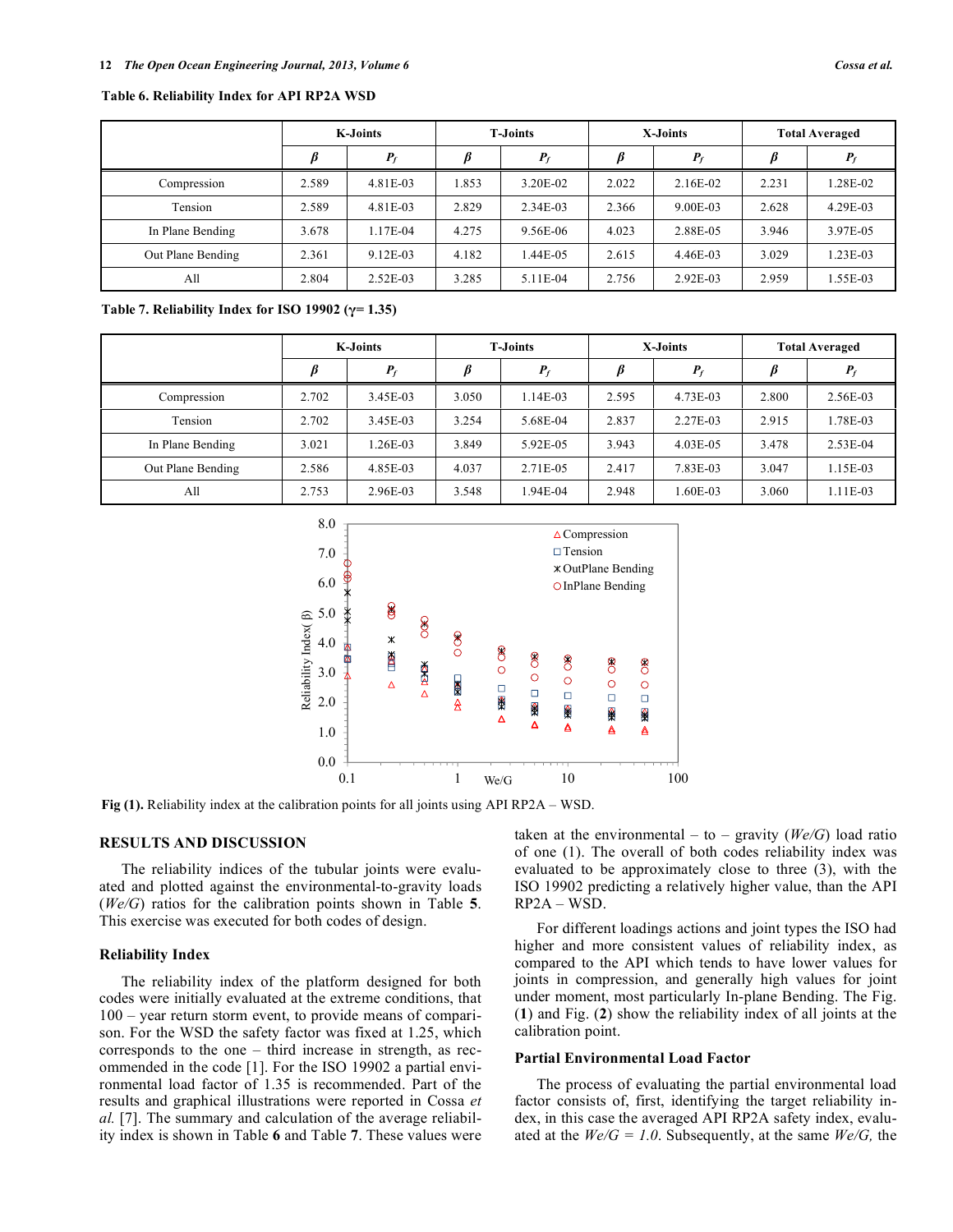

**Fig (2).** Reliability index at the calibration points for all joints using ISO 19902



**Fig (3).** Environmental Load Factor K-Joints



**Fig (4).** Environmental Load Factor T-Joints

series of reliability indices are calculated for different partial environmental load factors. These results are plotted and the factor is selected at the point of intersection of both curves.

The partial environmental factors were initially evaluated for different types of joints and then an overall partial factor was obtained, based on the weighted averaging. The values of the partial load factors are 1.32 for K-joints, 1.21 for T/Y- joints and 1.24 for X-joints as plotted in Fig. (**3**), Fig. (**4**), and Fig. (**5**), respectively. The K-joints high environmental load factor is the result of the existing difference between both codes on the evaluation of the resistance capacity, with the API tending to be over conservative.

Based on the number of tubular joint count that were considered in the analysis, the weighted overall partial envi-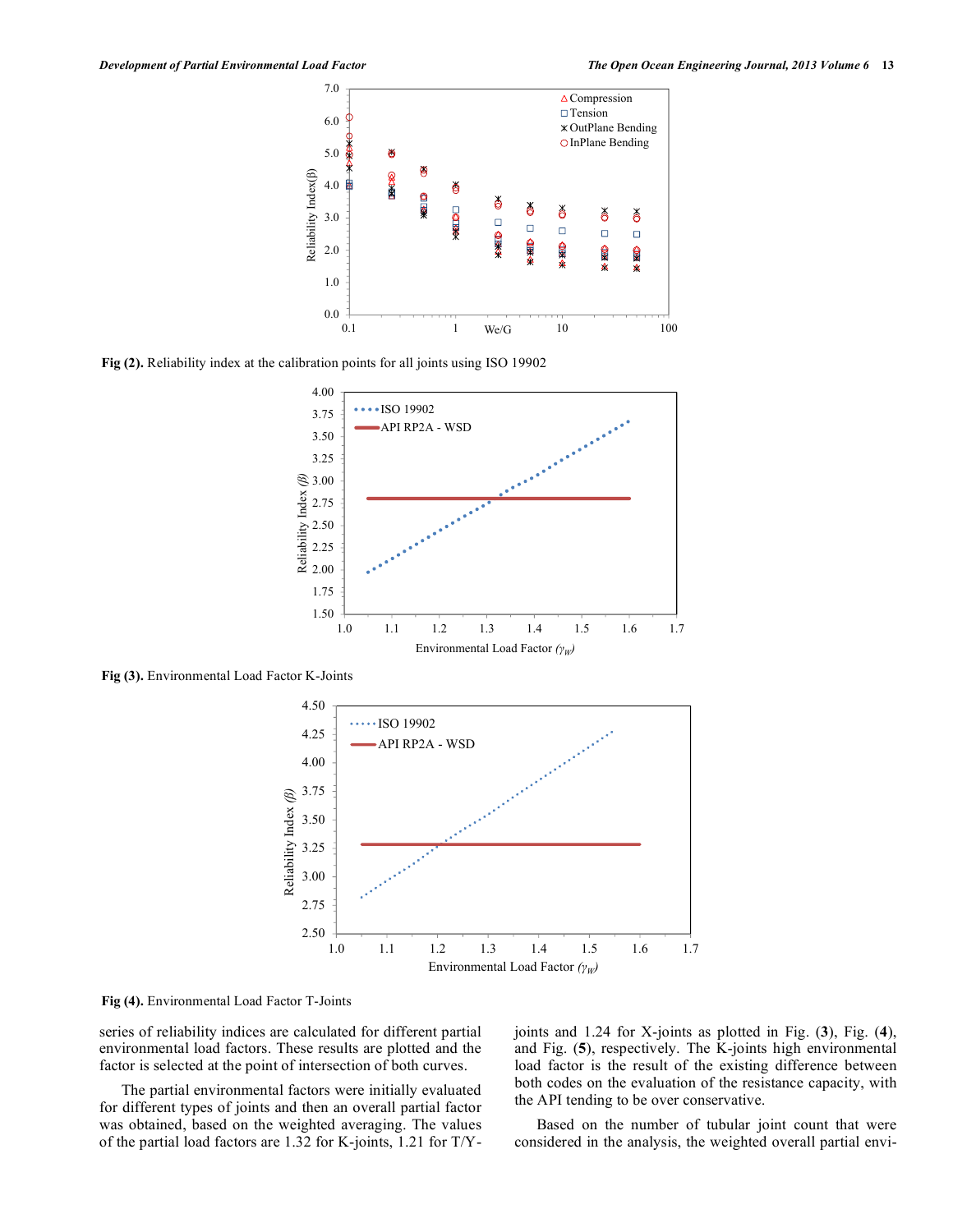

**Fig (5).** Environmental Load Factor X-Joints.



**Fig (6)**. Environmental Load Factor All Joints.

ronmental load factor was found to be 1.29, as illustrated in Fig. (**6**). This shows that the ISO design of the jacket platform would achieve reliability levels similar to that with API RP2A WSD at the lower partial environmental load factor, than the recommended 1.35.

The environmental load factor obtained confirms that the metoceanic conditions of Malaysia are less extreme than those of the Gulf of Mexico, for which the ISO 19902 environmental load factor was calibrated. Recalling that the statistical properties applied in this study were based on the already processed metocean data, it is possible that with a detailed stochastic analysis of the hindcast data the environmental load factor could still be lesser than 1.29.

### **CONCLUSIONS**

The paper presented and discussed the overall process of reliability analysis leading to the evaluation of the partial load factors for design of tubular joints of offshore jacket platforms in Malaysia. The study was conducted on existing platform, and designed as per API RP2A – WSD. SACS model was used to conduct the structural analysis and study the structural response due to variability of the environmental loading. The reliability analysis of tubular joints showed that the safety index evaluated for the ISO was relatively higher and reasonably more consistent for different joint types and loading than the API RP2A – WSD. The calibration of load factor for the platform showed that the if the ISO provision were to implemented, a partial environmental load factor of 1.29 would be required to produce the similar levels of structural safety as the API RP2A – WSD. The authors recommend that a reliability studies be conducted using more detailed hindcast metocean data.

#### **CONFLICT OF INTEREST**

The authors confirm that this article content has no conflicts of interest.